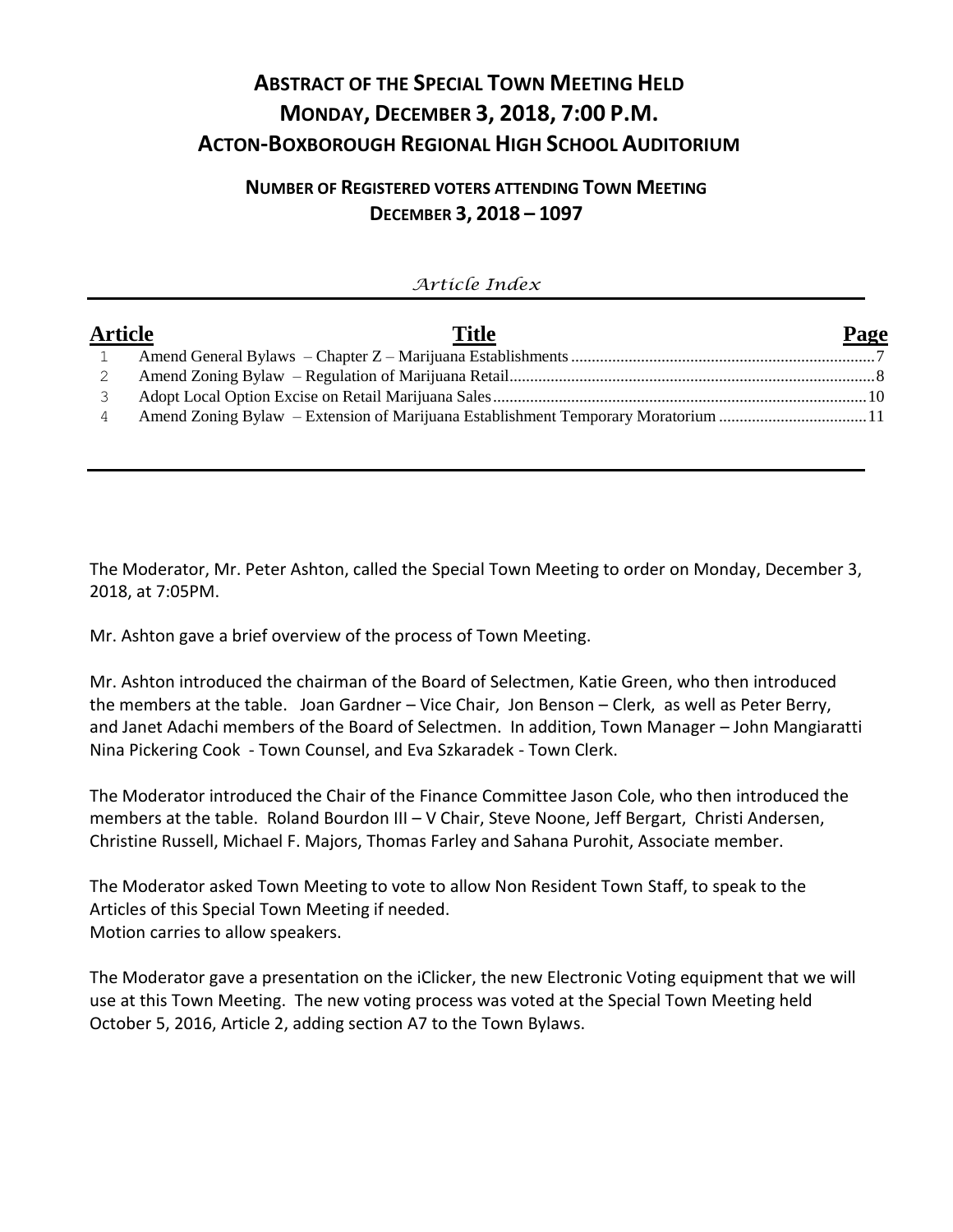The Moderator presented two practice motions to test the iClicker.

Practice Motion #1: Motion is do you believe the Patriots will make it to the Super Bowl? IClicker - A Yes - 665 74% E No - 239 26%

Practice Motion #2: Motion all those who believe they have mastered the art of Electronic Voting and we should move on to the business of Town Meeting, please vote yes? IClicker - A Yes - 838 91% E No - 78 9%

### **Article 1 Amend General Bylaws – Chapter Z – Marijuana Establishments** (Majority vote)

To see if the Town will vote to amend the General Bylaws by adding Chapter  $Z -$  Marijuana Establishments, or take any other action relative thereto.

### **CHAPTER Z – MARIJUANA ESTABLISHMENTS**

The operation within the Town of Acton of any marijuana establishment, as defined in Massachusetts General Laws c. 94G, § 1, including, without limitation, a marijuana cultivator, marijuana testing facility, marijuana product manufacturer, marijuana retailer, or any other type of licensed marijuana-related business, is prohibited. This prohibition shall not apply to the sale, distribution, or cultivation of marijuana for medical purposes by a Registered Marijuana Dispensary as defined by and registered under Chapter 369 of the Acts of 2012.

#### **MOTION:**

Ms. Green moves that the Town amend the General Bylaws as set forth in the Article.

IClicker - A Yes - 811 76% E No - 261 24%

**MOTION CARRIES**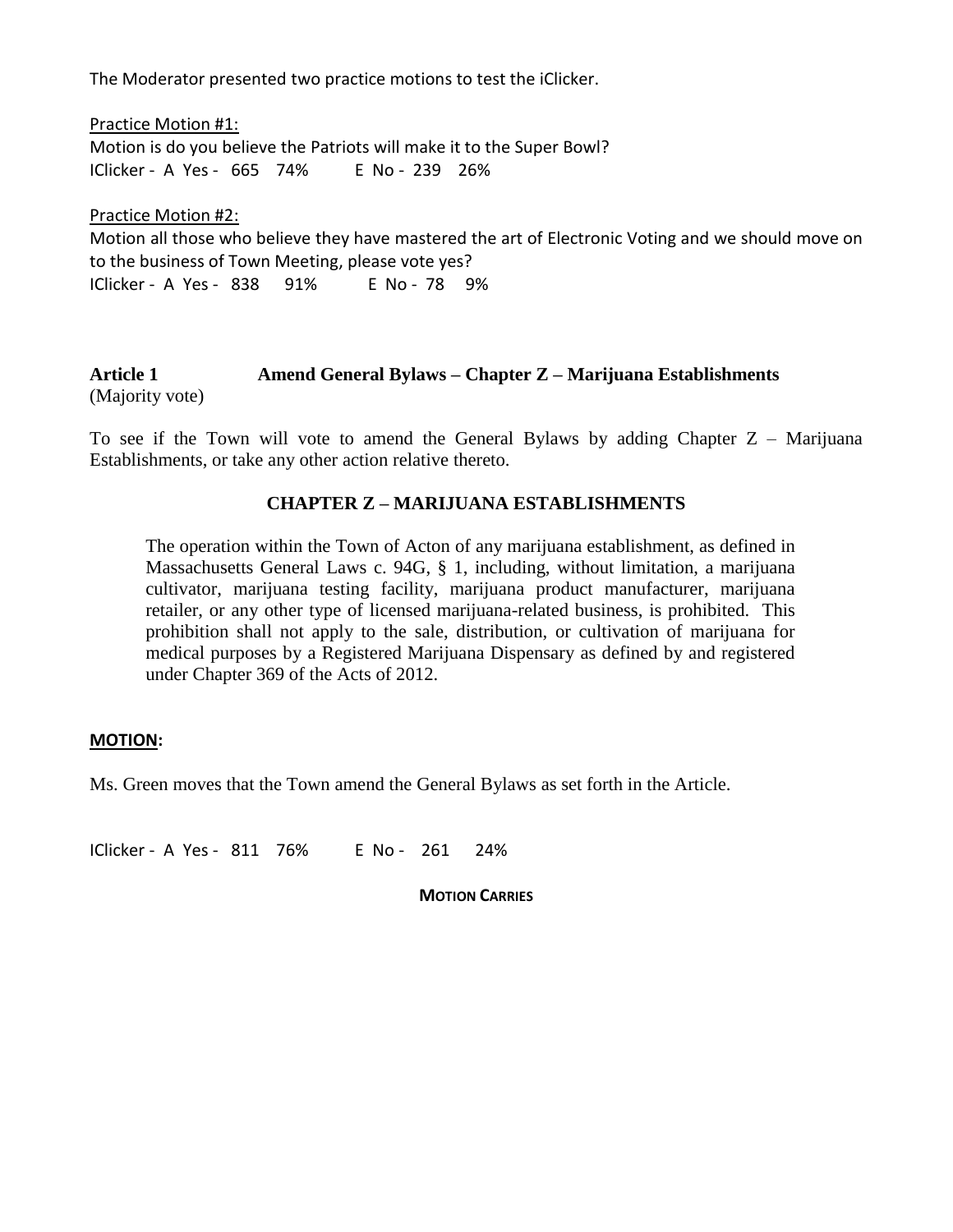# **Article 2 Amend Zoning Bylaw – Regulation of Marijuana Retail**

(Two-thirds vote)

To see if the Town of Acton will vote to amend the Zoning Bylaw - Section 3, Table of Principal Uses, Principal Use Definitions, and Accessory Use Regulations as follows:

|                              |                                                    | <b>RESIDENTIAL</b><br><b>DISTRICTS</b> |   |   |            | <b>VILLAGE</b><br><b>DISTRICTS</b> |   |   | <b>OFFICE</b><br><b>DISTRICTS</b> |   | <b>BUSINESS</b><br><b>DISTRICTS</b>                     |   |            |            |
|------------------------------|----------------------------------------------------|----------------------------------------|---|---|------------|------------------------------------|---|---|-----------------------------------|---|---------------------------------------------------------|---|------------|------------|
|                              | $R-2$<br>$R-4$<br>$R-8$<br>$R - 8/4$ ,<br>$R-10 &$ |                                        |   |   |            |                                    |   |   |                                   |   | R-10/8 R-A R-AA VR EAV EAV2 NAV SAV WAV OP-1 OP-2 KC LB |   |            | PM         |
| <b>BUSINESS USES</b><br>3.5  |                                                    |                                        |   |   |            |                                    |   |   |                                   |   |                                                         |   |            |            |
| 3.5.26<br>Marijuana Retailer | N                                                  | N                                      | N | N | <b>SPS</b> | <b>SPS</b>                         | N | N | N                                 | N | N                                                       | N | <b>SPS</b> | <b>SPS</b> |

1. In the Table of Principal Uses, insert a new line 3.5.26 as follows:

|    | <b>INDUSTRIAL</b><br><b>DISTRICTS</b> | SP.<br>DIST. |           |    |                 |             |
|----|---------------------------------------|--------------|-----------|----|-----------------|-------------|
| GI | $\mathbf{L}\mathbf{I}$                | $LI-1$       | <b>SM</b> | TD | <b>ARC PLAN</b> | <b>SITE</b> |
|    |                                       |              |           |    |                 |             |
| N  | N                                     | N            | N         | N  | N               | R           |

- 2. Under Principal Use Definitions, insert a new Section 3.5.26 as follows:
	- 3.5.26 Marijuana Retailer an entity licensed to purchase and deliver marijuana and marijuana products from marijuana establishments and to deliver, sell or otherwise transfer marijuana and marijuana products to marijuana establishments and to consumers as defined by Massachusetts General Law Chapter 94G, Section 1.
	- 3.5.26.1 No Marijuana Retailer shall be established within 500 feet of an existing public or private school providing education in kindergarten or any of grades 1 through 12.
	- 3.5.26.2 All Marijuana Retailers shall be separated from each other by a distance of at least 2,500 feet.
	- 3.5.26.3 There shall not be more Marijuana Retailers than 20% of the number of package liquor stores in the Town of Acton, rounded up to the nearest integer, in accordance with Massachusetts General Law Chapter 94G, Section 3.
	- 3.5.26.4 The maximum NET FLOOR AREA of any one Marijuana Retailer shall not exceed 5,000 square feet in size.
- 3. Amend Section 3.2.1, Definition of Agriculture, by inserting after the words "the sale of farm products", the following new phrase:

"; but not including the growing, cultivation, distribution or dispensation of marijuana".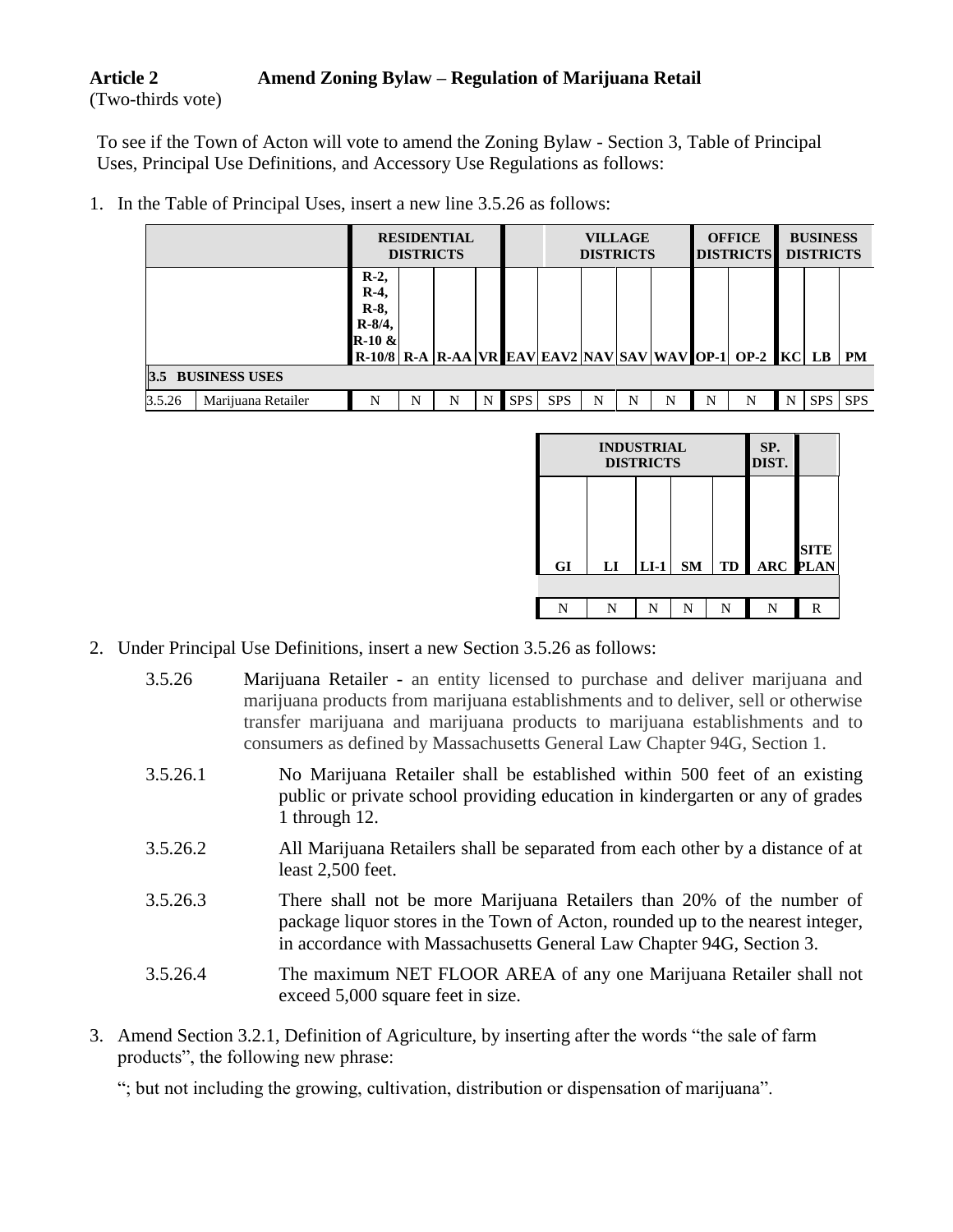*[Note – Section 3.2.1 currently reads:*

*3.2.1 Agriculture – Agriculture or farming as defined in M.G.L Ch. 128, s. 1A; the boarding, keeping or raising of livestock, including horses, as a commercial enterprise; aquaculture; silviculture; horticulture; floriculture; or viticulture; the use of BUILDINGS and STRUCTURES for the primary purpose of these activities; and the sale of farm products (insertion place for proposed amendment). The aforesaid uses and activities shall be limited to parcels of 2 acres or more, whereby land divided by a public or private way or a waterway shall be construed as one parcel, and they shall be subject to and in conformance with the definitions, criteria, thresholds, and requirements as they pertain to these activities conducted on not less than 2 acres or not less than 5 acres, respectively, all as set forth in MGL Ch. 40A, s. 3.*

#### **MOTION:**

Ms. Green moves that the Town take no action under Article 2.

IClicker - A Yes - 749 84% E No - 139 16%

#### **MOTION CARRIES**

Motion to reconsider the vote on Article 1

IClicker - A Yes - 107 11% E No - 834 89%

#### **MOTION FOR CONSIDERATION FAILED**

## **Article 3 Adopt Local Option Excise on Retail Marijuana Sales** (Majority vote)

To see if the Town will vote to accept Massachusetts General Laws, Chapter 64N, Section 3, to impose a local excise on retail sales of marijuana at the rate of 3 percent, or take any other action relative thereto.

#### **MOTION:**

Ms. Green moves that the Town take no action under Article 3.

#### **MOTION CARRIES**